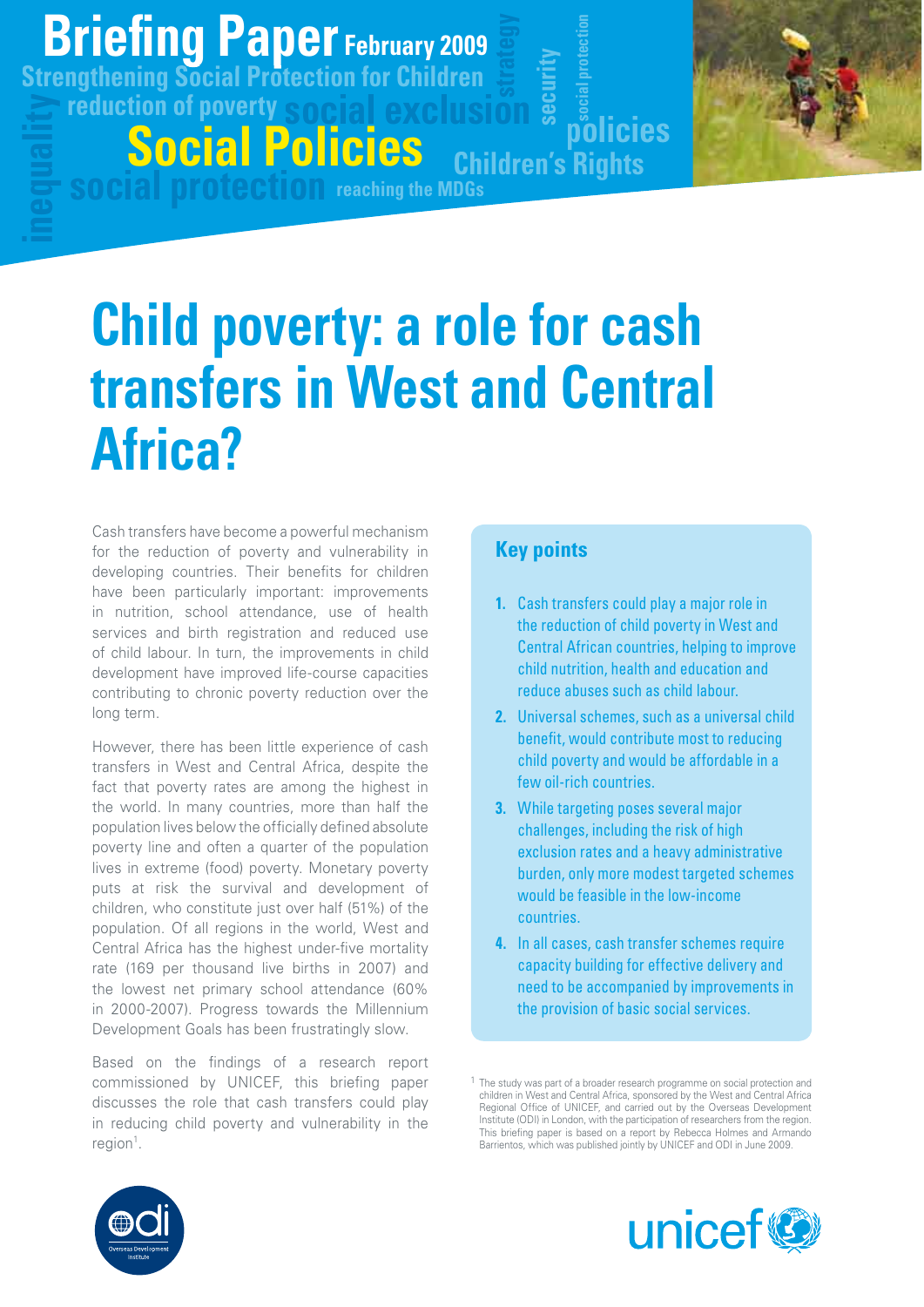#### Box 1. **Existing cash transfer programmes in West and Central Africa**

**Cape Verde:** The government has established two cash transfer programmes: a Minimum Social Protection scheme and Social Solidarity Pensions, which were launched in 1995 and 1992, respectively, providing transfers and free access to basic social services to about 17,000 extremely poor elderly, chronically ill and persons with disabilities.

**Ghana:** In early 2008, the government launched a pilot cash transfer programme, called Livelihood Empowerment Against Poverty (LEAP), which aims to supplement the incomes of 'dangerously poor households' through the provision of cash transfers and to link them up with complementary services so that they can, over time, 'leap out of poverty'. The programme was reaching 26,200 households by May 2009 and aims to reach one-sixth of the extreme poor within five years, at a cost of 0.1% of GDP.

**Nigeria:** A small conditional cash transfer programme, In Care of the Poor (COPE), has been launched by the National Poverty Eradication Programme (NAPEP), using debt relief funds from the Heavily Indebted Poor Countries (HIPC) initiative. It provides cash transfers to extremely poor and vulnerable households, on the condition that adult members attend training sessions, keep their children in school and utilise health services. It has recently started operations with 12,500 beneficiary households in 12 states and the Federal Capital Territory.

**Sierra Leone:** In 2007, the government launched a pilot cash transfer programme, the Social Safety Net (SSN), which targets the elderly with no other means of support. Around Le 200,000 (approximately US\$ 62) is transferred every six months using community-based targeting methods through SSN committees. The programme aims to reach 16,000 households.

#### **Cash transfers in West and Central Africa**

The use of cash transfers as a tool for poverty reduction has not yet been widely adopted in West and Central Africa. In-kind transfers, such as food distribution in emergencies and school feeding programmes, are more common. However, based on experience in other developing regions, there has been growing interest among policy makers and development partners about the potential of cash transfers as a more flexible and empowering form of assistance that allows beneficiaries to meet a wider range of needs, including education and health care. Recently, in response to the global food price crisis, some voucher-based programmes have been set up, notably in Burkina Faso. These enable extremely poor households to exchange vouchers for specific goods (often limited to basic food products and soap).

Meanwhile, four governments in the region – Cape Verde, Ghana, Nigeria and Sierra Leone – have launched pilot cash transfer programmes, targeted at households in extreme poverty (Box 1), and some other small pilots have been initiated in regions of other countries (Mali, Burkina Faso and Niger), sometimes with the support of NGOs. Several of these programmes have a strong child focus, and UNICEF has been directly involved in supporting the government-led cash transfer programme in Ghana and localised pilots in Burkina Faso and Mali. UNICEF is also supporting the preparations for a cash transfer programme to be launched by the government of Senegal.

As these cash transfer programmes are all very recent, it is still early to draw lessons regarding their impact and the appropriateness of their design. Preliminary evidence, however, does suggest that these programmes can bring significant benefits. In Mali, for example, a recent evaluation of the pilot Bourses Mamans cash transfer programme in Mopti and Kayes, which has been supported by UNICEF and the local education authorities, showed that the impact on school enrolment and attendance has been 'real, dramatic and sustained' (see Box 2).

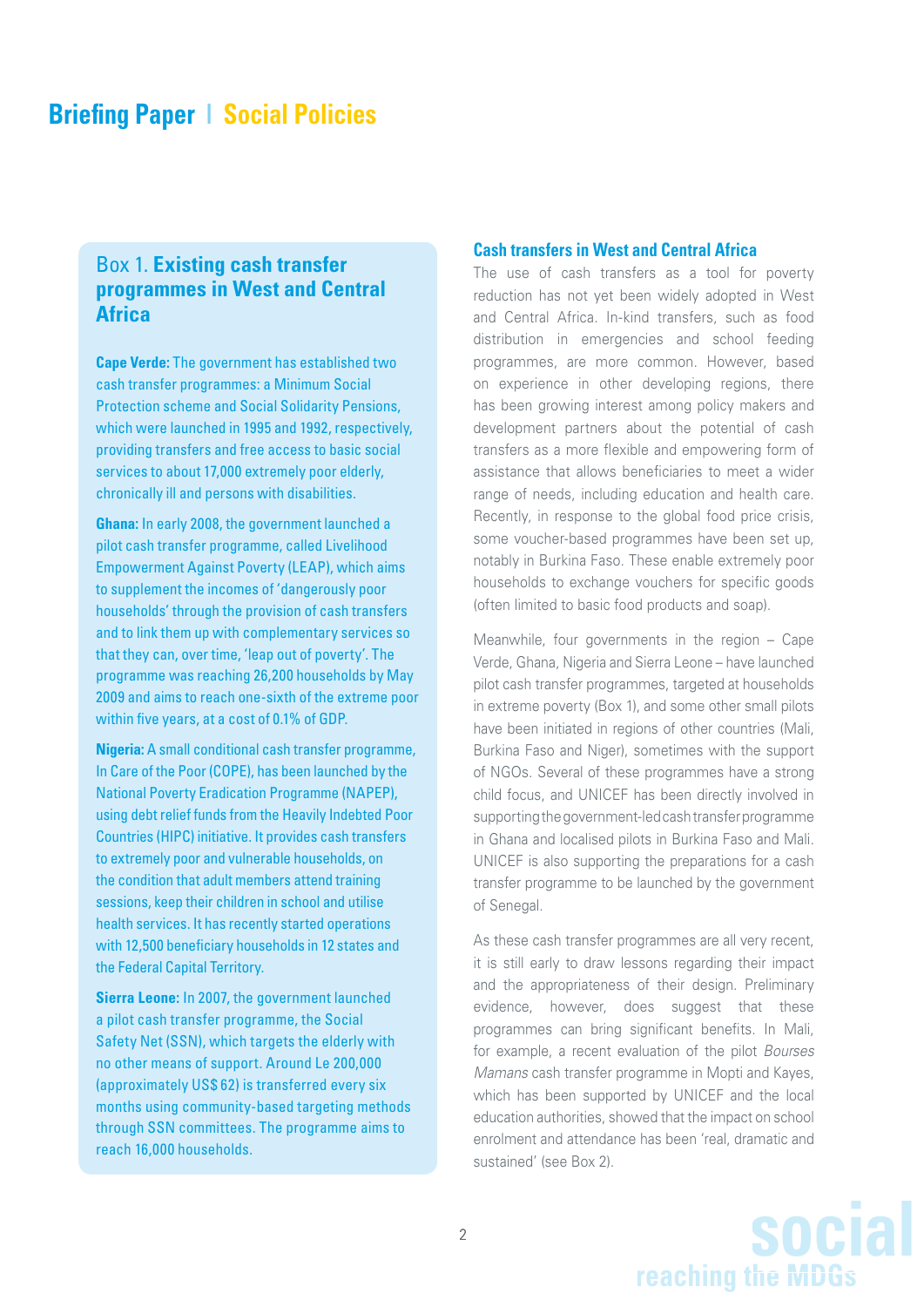# **social exclusion reduction of poverty**

#### Box 2. **Increasing school attendance and empowering women in Mali**

The Bourse Mamans cash transfer programme has been set up in Mopti and Kayes, two regions of Mali with persistently low school enrolment, with the aim of encouraging school attendance and stemming drop-out. Modelled on Brazil's Bolsa Família programme, it provides women in poor families with a cash transfer (about US\$ 10 a month) on condition that children attend school at least 80% of the school year. It promotes gender equity by providing the grant to mothers and benefiting more girls than boys. The programme is contributing to positive schooling outcomes for children, leading households to adopt modern schooling as a normal pattern for their children, particularly for girls. In Sénossa, in Mopti region, school enrolment tripled between 2002 and 2007. In addition, the transfers are helping to transform women's lives by providing extra resources that women can directly control.

Further, the programme has been accompanied by the development of a small savings and loans association among beneficiaries, which has been very useful in raising resources for specific purchases and even small investments. Women allocate a small share of their monthly grant to this fund and, with the contributions from everyone, sufficient resources are generated to pay for more significant expenses. Managing this system and making decisions on how to use these resources shows evidence of increased empowerment among women in the community.

Source: P. Pereznieto et V. Diallo (2009), La Protection sociale et les enfants en Afrique de l'Ouest et du Centre: le cas du Mali. Bamako: UNICEF, ODI and Ministere du Développement Social, de la Solidarité et des Personnes Agées.

Given the small scale of the existing programmes, it is important to consider the potential impact of scaled-up national programmes on child poverty, as well as their cost and implementation capacity implications.

#### **Potential impact of cash transfers**

To assess the impact and cost of national cash transfer programmes, ex ante simulations were conducted in three countries: Mali, Senegal and the Republic of Congo<sup>2</sup>. Cost simulations were also conducted in Equatorial Guinea and Ghana<sup>3</sup>. Among the policy options investigated, two were child benefits: a universal scheme and a scheme targeted

at children in households below the poverty line (using a proxy means test). In both cases, the benefits were for children 0-14, an age range selected to cover the period of greatest vulnerability for children's survival and development (0-5 years) as well as a period long enough to ensure the completion of primary school. Transfers were set at 30% of the extreme (food) poverty line.

The results show that both schemes would significantly lower the poverty headcount and poverty gap for children, although the targeted schemes would have a smaller impact because of the exclusion of some poor households owing to targeting errors (see Figure 1).

# **protection**

<sup>2</sup> G. Notten, B. Buligescu and A. Mpoue (2008), Policy Options to Reduce Child Poverty and Improve Access to Education and Health Care in the Republic of Congo, UNICEF, Brazzaville, Republic of Congo; and A. Barrientos and L. Bossavie (2008), 'The Poverty Reduction Effectiveness of Child-Focused Social Transfers in Mali and Senegal: Ex-ante Simulations', paper for ODI, London, UK, and UNICEF WCARO, Dakar, Senegal.

<sup>3</sup> A. Barrientos (2008), 'Cost Simulations of Child Transfer and Social Pension Schemes in Equatorial Guinea and Ghana', paper for ODI, London, UK, and UNICEF WCARO, Dakar, Senegal.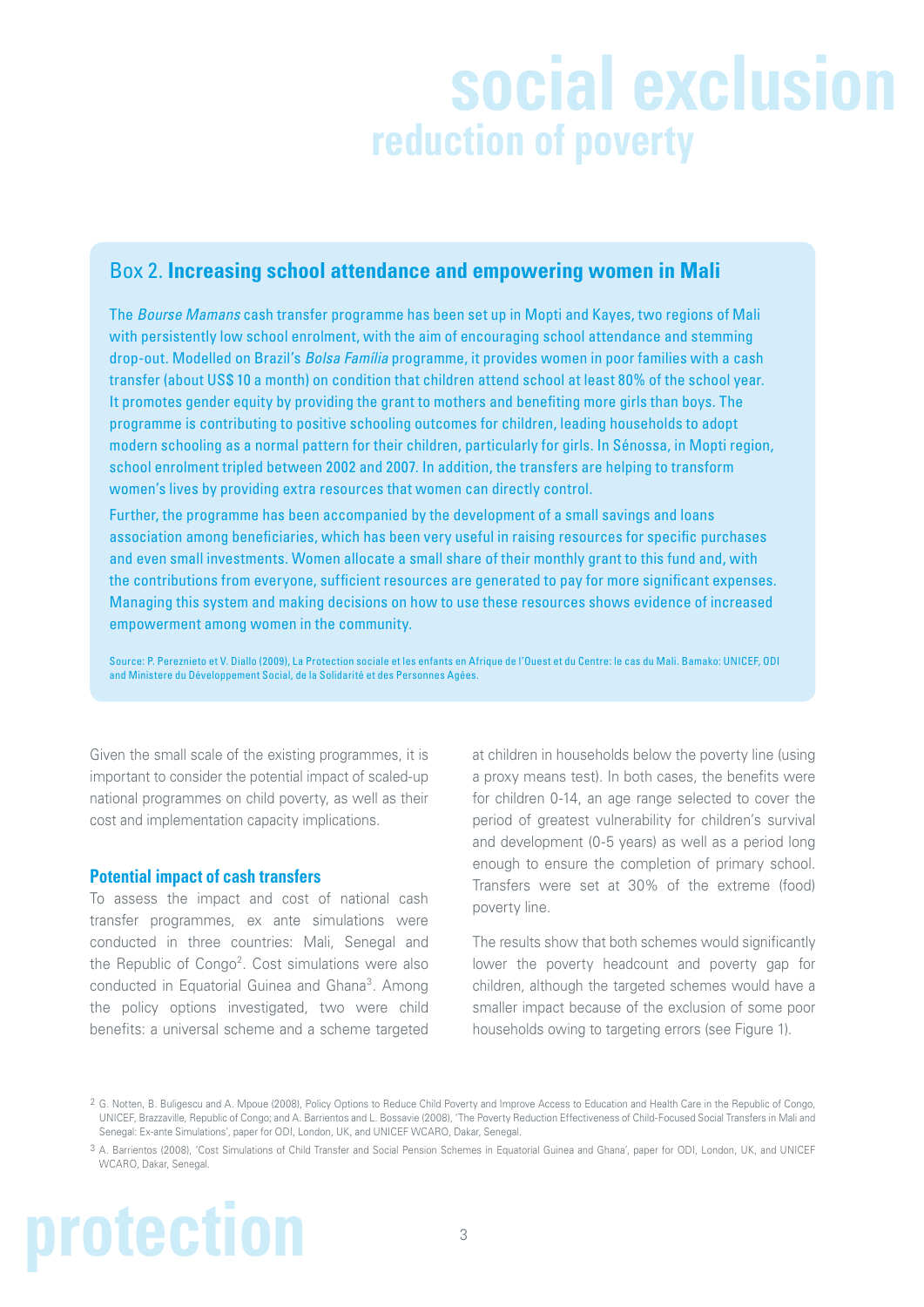#### Figure 1. **Impact of child benefits on child poverty headcount and child poverty gap**



#### **Targeting**

Targeting cash transfer programmes is difficult in countries where most people work in the informal sector and direct means testing is therefore impossible. It can also be costly and place heavy demands on administrative capacity, which is weak in most countries in West and Central Africa. Most of the pilot schemes set up to date have opted for a mix of categorical targeting, communitybased targeting and proxy means testing.

Categorical targeting has involved the selection of especially vulnerable categories of households, such as those with orphans and vulnerable children (Ghana, Nigeria), elderly persons with no means of support (Cape Verde, Ghana, Sierra Leone) or persons with severe disabilities (Cape Verde, Ghana). However, such narrow categorical targeting is often criticised because of the poor correlation between poverty and these limited categories, which results in many of the poorest being excluded. While in some countries this approach also involves the selection of geographical districts that are deemed to be the poorest or most vulnerable, continued exclusion from government social protection coverage of some deprived areas remains a problem, for example in Ghana.

Community-based methods are used for targeting in countries such as Ghana, through the Community LEAP Implementation Committees (CLICs), and Sierra Leone, through the Social Safety Net Committees. In some cases, such as Ghana's LEAP programme, this is then combined with more formal proxy means testing, using the scores generated by a formula of weighted proxies for poverty, to identify beneficiary households.

Very little is known yet about the efficiency of these targeting methods in the countries in the region where they have been applied. But there are concerns about the limited vulnerability categories used, the risk of bias in community-based selection and the lack of precision of proxy means testing. The simulations for targeted child benefits using proxy means testing showed that, based on the technical properties of the eligibility formula alone (i.e. without taking into account possible manipulation of the testing by administrative officials and potential beneficiaries), there would be large exclusion and inclusion errors: between one-tenth and one-quarter of theoretically eligible children would not be selected, while about a quarter to one-third of theoretically non-eligible children would be selected (see Figure 2).

#### Figure 2. **Simulated exclusion and inclusion errors of proxy means testing**



# 4 **security Children's Rights**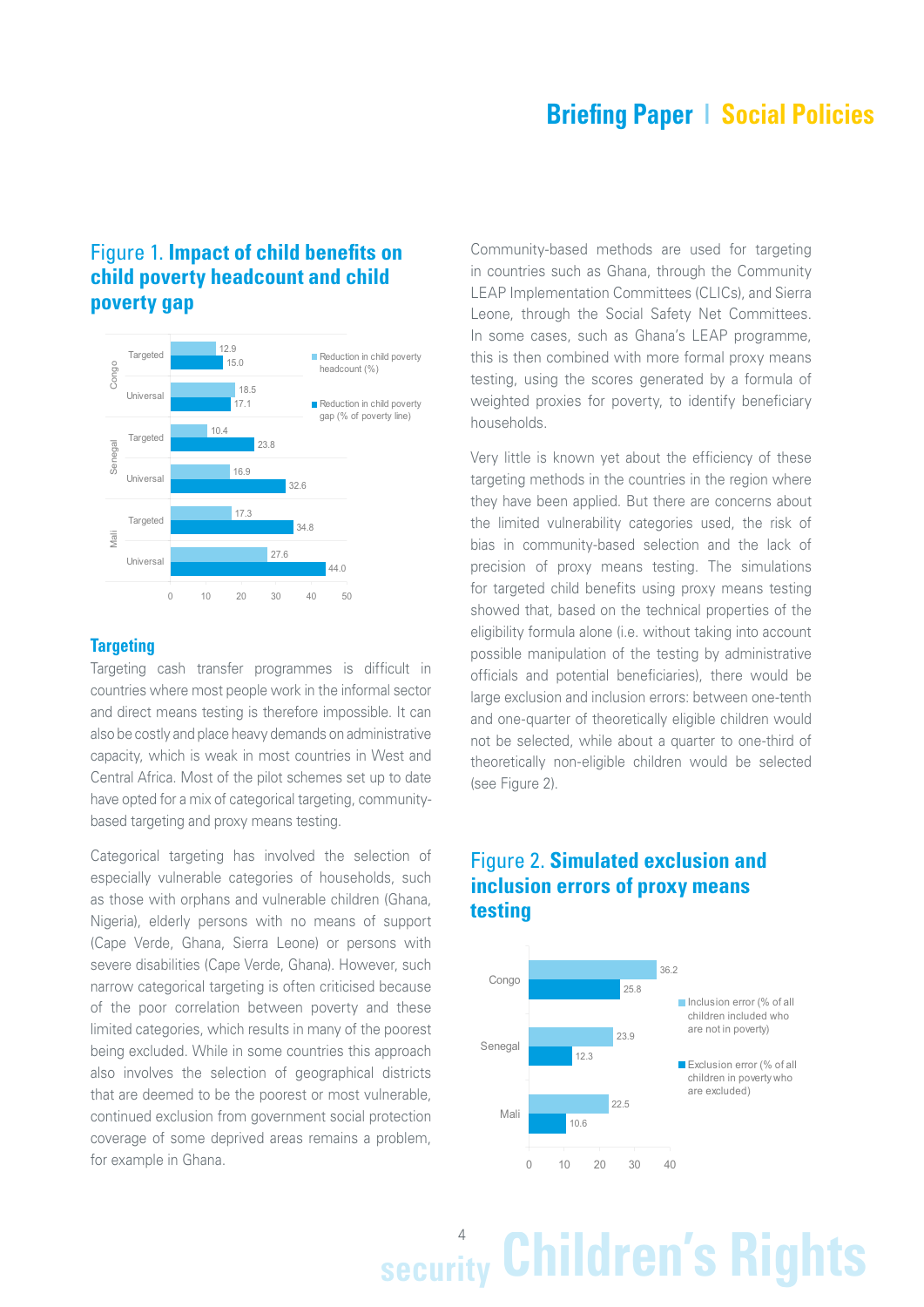#### **Cost and affordability**

The high cost associated with universal benefits makes this an unfeasible option for most low-income countries in the region. From a cost-benefit perspective, the proxy means-tested child benefit emerges as a better option. However, the simulations found that, on the assumptions used (regarding benefit levels and the age range of children to be covered), it would be prohibitively costly in these countries even to provide child benefits targeted to all poor households. In Mali, such a scheme would cost 3.2% of GDP, which is equivalent to Mali's total public health expenditure in 2004, while in Senegal it would cost 2.5% of GDP, which is likewise similar to public health expenditure (2.4% of GDP in 2004). This demonstrates a serious resource conflict in these countries, which have persistent fiscal deficits. Increased public investment in health care and education is also critical – especially if the impacts of cash transfers on reducing childhood poverty and vulnerability are to be maximised. Nonetheless, more modest programmes would be feasible. For example, in Ghana, the scaleup of LEAP to reach all households in extreme poverty would cost less than 1% of GDP<sup>4</sup>.

#### **Governance and administrative capacity considerations**

The implications for programming cash transfers at scale are not just financial but also concern implementation capacity. Setting up sound, accountable and transparent administrative structures, delivery systems and monitoring and evaluation mechanisms is paramount for the success and sustainability of such programmes. The impacts of cash transfers are maximised when complementary services and infrastructure are in place, so the planning for national cash transfer programmes needs to take this into account as well. However, the countries in the region face significant challenges in this area, particularly in rural areas.

More generally, the capacity to deliver public services is low: the World Bank's Government Effectiveness Index<sup>5</sup>, which measures 'the quality of public services, the quality of the civil service and the degree of its independence from political pressures, the quality of policy formulation and implementation, and the credibility of the government's commitment to such policies', demonstrates that, apart from Ghana, all other countries in the region are rated below the global

#### Box 3. **Maximising programme design to address child poverty and vulnerability**

In Ghana, the LEAP programme aims to link beneficiaries to complementary services and also promote community awareness. The Department of Social Welfare is assisting LEAP beneficiaries to secure birth registration for their children and is negotiating with the Ministry of Health to provide free registration of all LEAP beneficiaries in the National Health Insurance Scheme (NHIS). An information management system, known as the 'single register', has been set up and could be used to link beneficiaries to other complementary services.

LEAP is a conditional cash transfer programme, in the sense that beneficiaries are required to meet a number of behavioural conditions. These include: i) no engagement in harmful forms of child labour or human trafficking; ii) ensuring children are in school; iii) ensuring that children's births are registered; and iv) taking newborns to postnatal check-ups and ensuring children are fully immunised. In practice, these are 'soft' conditions, which are not enforced. However, they provide a mechanism for raising the awareness of beneficiaries, and are complemented by other outreach activities of the Community LEAP Implementation Committees, including the beneficiary forums held on LEAP transfer payment days.

<sup>4</sup> The scale-up of the LEAP programme is currently cautious: 0.09% of GDP and 0.23% of total government expenditure will be required by Year Five, when it will reach just one-sixth of the extreme poor population.

<sup>5</sup> D. Kaufman, A. Kraay and M. Mastruzzi (2007), Governance Matters VI: Aggregate and Individual Governance Indicators 1996-2006. Policy Research Working Paper 4280. Washington, DC: World Bank.